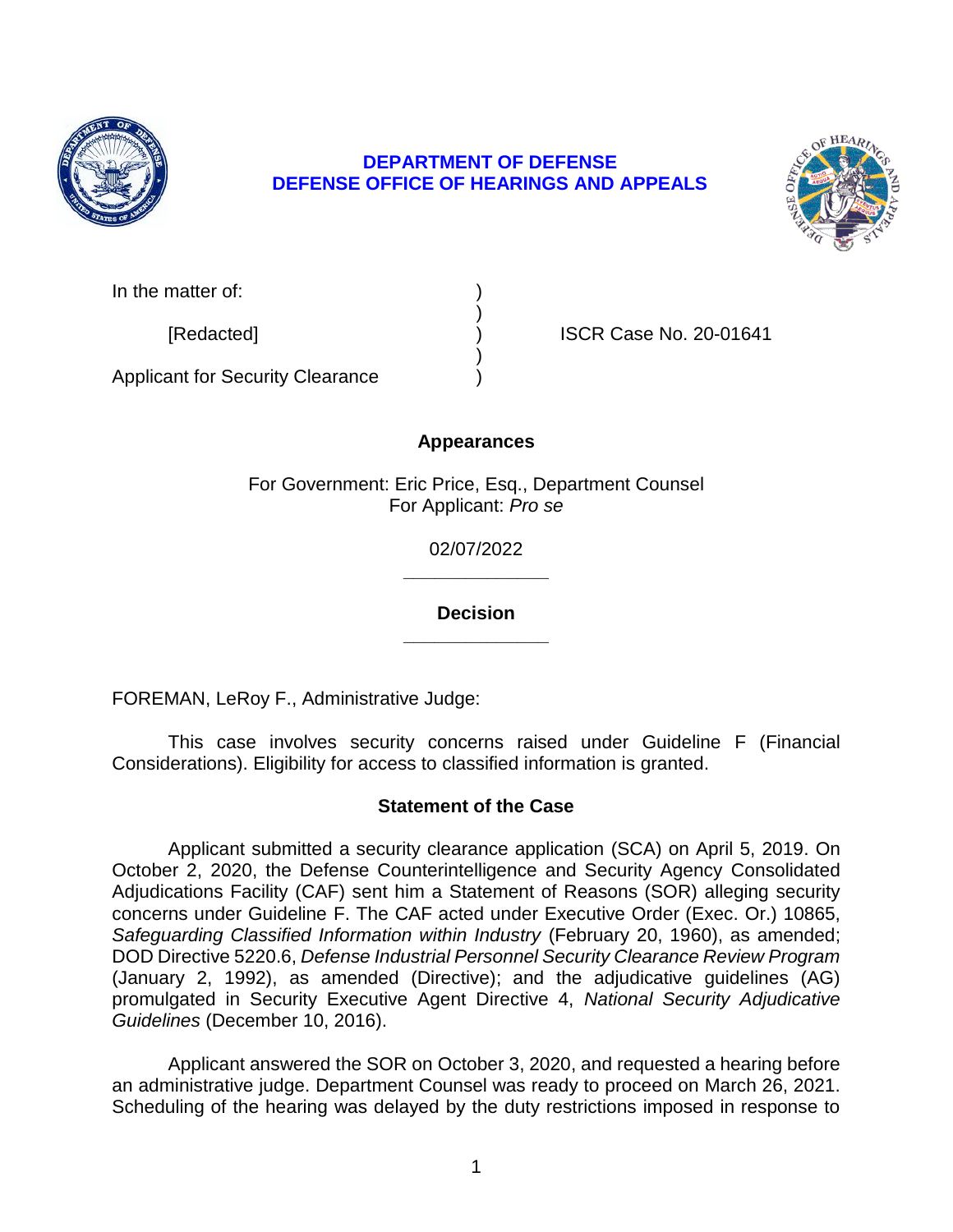COVID-19. The case was assigned to me on November 21, 2021. On November 26, 2021, the Defense Office of Hearings and Appeals (DOHA) notified Applicant that the hearing was scheduled to be conducted by video teleconference on December 15, 2021. I convened the hearing as scheduled. Government Exhibits (GX) 1 through 5 were admitted in evidence without objection. Applicant testified and submitted Applicant's Exhibits (AX) A through E, which were admitted without objection. DOHA received the transcript (Tr.) on December 30, 2021.

#### **Findings of Fact**

 In Applicant's answer to the SOR, he admitted all the allegations with explanations. His admissions in his answer and at the hearing are incorporated in my findings of fact.

 Applicant is a 51-year-old image technician employed by a defense contractor since November 2014. He served on active duty in the U.S. Coast Guard from August 1988 to September 1989 and in the U.S. Air Force Reserve from January 1990 to January 1992. He received honorable discharges after each period of military service. He married in February 1995 and divorced in October 2013. He has three adult children. He has never held a security clearance.

The SOR alleges that Applicant owes \$13,685 in federal income taxes for tax year 2013 and \$13,747 for tax year 2014 (SOR ¶¶1.a and 1.b). It also alleges that he has a child-support arrearage of \$12,590 (SOR ¶ 1.c). Upon motion of Department Counsel, I corrected a scrivener's error in SOR ¶ 1.b, which alleged a tax debt of "\$13,747.59.00," by striking the last two zeroes. (Tr. 15.)

 Applicant's SCA reflects that he worked in the private sector from at least February 2003 to November 2014. (GX 1 at 15-21.) He was self-employed from February 2013 to November 2014, in three separate businesses jointly owned by him and his wife. He continued to work in the private sector from May 2012 to April 2013, and July to November 2014, but was dependent on income from the three businesses from April 2013 to July 2014. (Tr. 21-22.) He received 20% of the revenue from the businesses, and his wife received 80%. The businesses failed when they lost their biggest client. He worked in the private sector from July to November 2014, when he was hired by his current employer.

 In May 2013, Applicant's oldest daughter accused him of sexually abusing her, and the records expunged after he submitted the results of an exculpatory polygraph. The record does not reflect the entire factual basis for dismissing the charges. Applicant incurred attorney's fees between \$7,000 and \$8,000, responding to his daughter's accusation. (GX 3 at 2.) He paid his attorney by using money that he had saved to pay and he was charged with felony sexual activity with a child. The charges were dismissed taxes.

 Applicant had been having marital problems for about three years at the time his daughter accused him of abusing her. Their daughter moved out of the family home, and Applicant's wife told him that she wanted to be with their daughter. Applicant filed for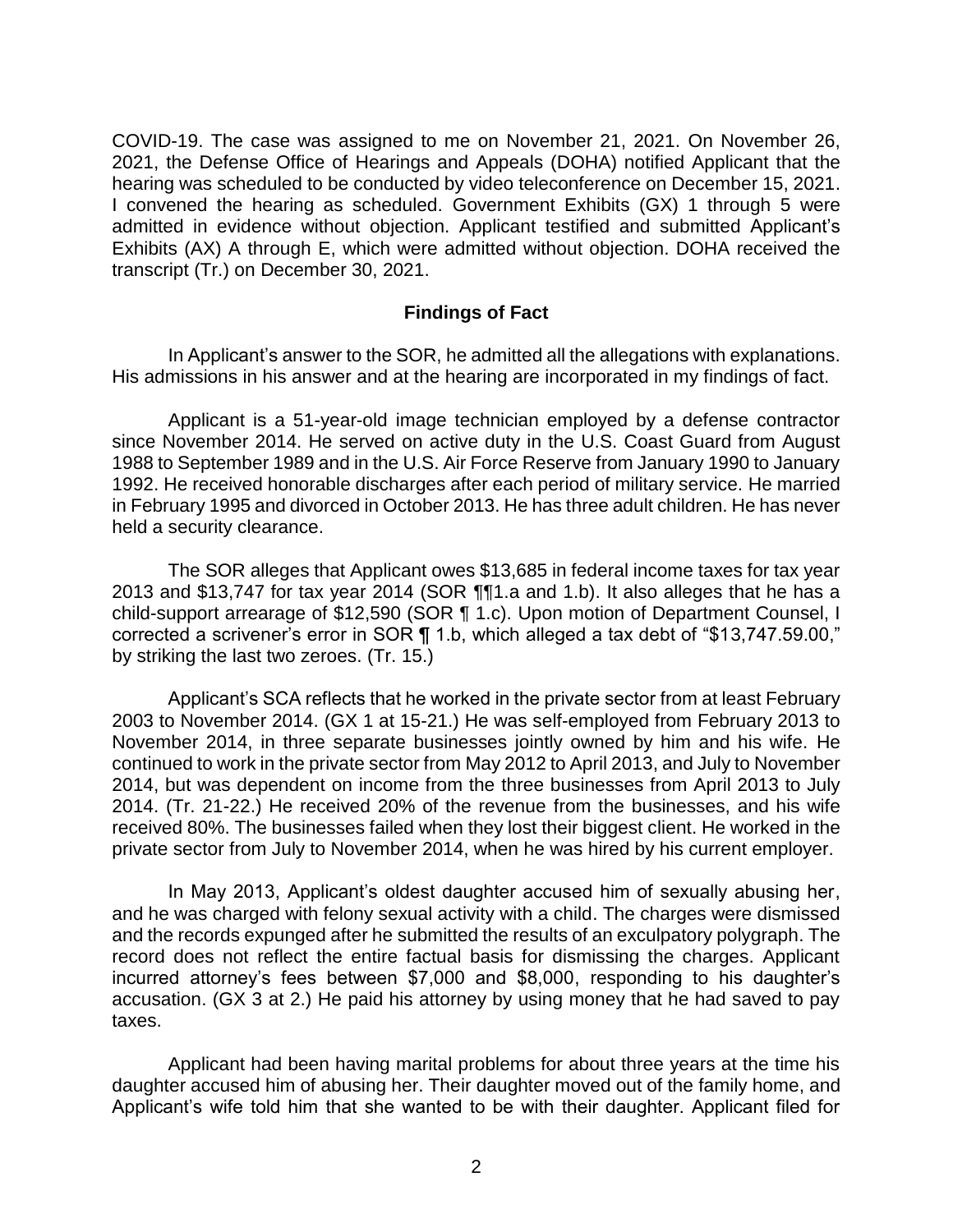divorce, which was granted in October 2013. He paid for his wife's attorney fees as well as his own, totaling about \$6,000. (Tr. 45-46.)

 Applicant filed a Chapter 7 bankruptcy petition in February 2016 and received a discharge in May 2016. The discharged debts were personal consumer debts. (GX 4 at 1; GX 5 at 1; Tr. 49.) The bankruptcy is not alleged in the SOR.

 Applicant filed his federal income tax return for 2013 in November 2014. The IRS account transcript for that year reflects that he owed \$13,685, the amount alleged in SOR ¶ 1.a. He filed his federal income tax return for 2014 in February 2016, and the IRS transcript for that year reflects that he owed \$13,747, the amount alleged in SOR ¶ 1.b.

 Applicant testified that he hired a tax service in 2013. (Tr. 25.) The tax transcripts reflect appointment of a representative in January 2015, July 2015, August 2015, March 2016, June 2016, June 2017, and June 2018. Applicant testified that his current tax service was the only representative that he hired, and that they helped him to be placed in a non-collectible status. (Tr. 27-28.)

 penalty for late filing (\$0.63) was written off by the IRS in November 2016. (AX-A.) He timely filed his federal income tax returns for 2016, 2017, and 2018. For 2016, he received a \$24 credit applied to his tax debt from 2013. He owed \$51 for 2017 and \$26 for 2018, which he paid. (GX 2 at 29-32.) He testified that all his tax returns through 2020 have Applicant filed his tax return for 2015 in October 2016, owed \$22, and paid it. The been filed. (Tr. 34.)

 In December 2015, the IRS filed a tax lien against Applicant for \$9,303. (GX 4 at 2.) He contacted the IRS in September 2016 regarding his tax debt. In October 2016, the IRS responded to his inquiry and sent him a letter stating that he owed \$22,145 for tax years 2013, 2014, and 2015, but that his case was closed as non-collectable. The IRS notified him that it might reopen his case if his financial situation improved. It also notified him that he could make voluntary payments, and that he might be a candidate for an offer in compromise. (GX 2 at 8-10.) Applicant testified that he stopped reading the IRS letter after he read that the debt was non-collectable, and he did not notice the provisions for voluntary payments, the possibility of an offer in compromise, or the notice that the IRS might decide to pursue collection if his financial status improved. (Tr. 52-53.) He testified that his tax service told him that the delinquent taxes would be forgiven after ten years. (Tr. 26.)

 In April 2020, Applicant asked the IRS for information about tax year 2015. He received a written response informing him that the IRS was not able to process his request at the time. (GX 2 at 27-28.) There is no evidence in the record reflecting a response from the IRS.

 In October 2020, Applicant filed an IRS Form 2848, Power of Attorney and Declaration of Representative, listing four attorneys from the same law firm. There is no evidence reflecting what actions, if any, that the attorneys took to resolve the tax debt.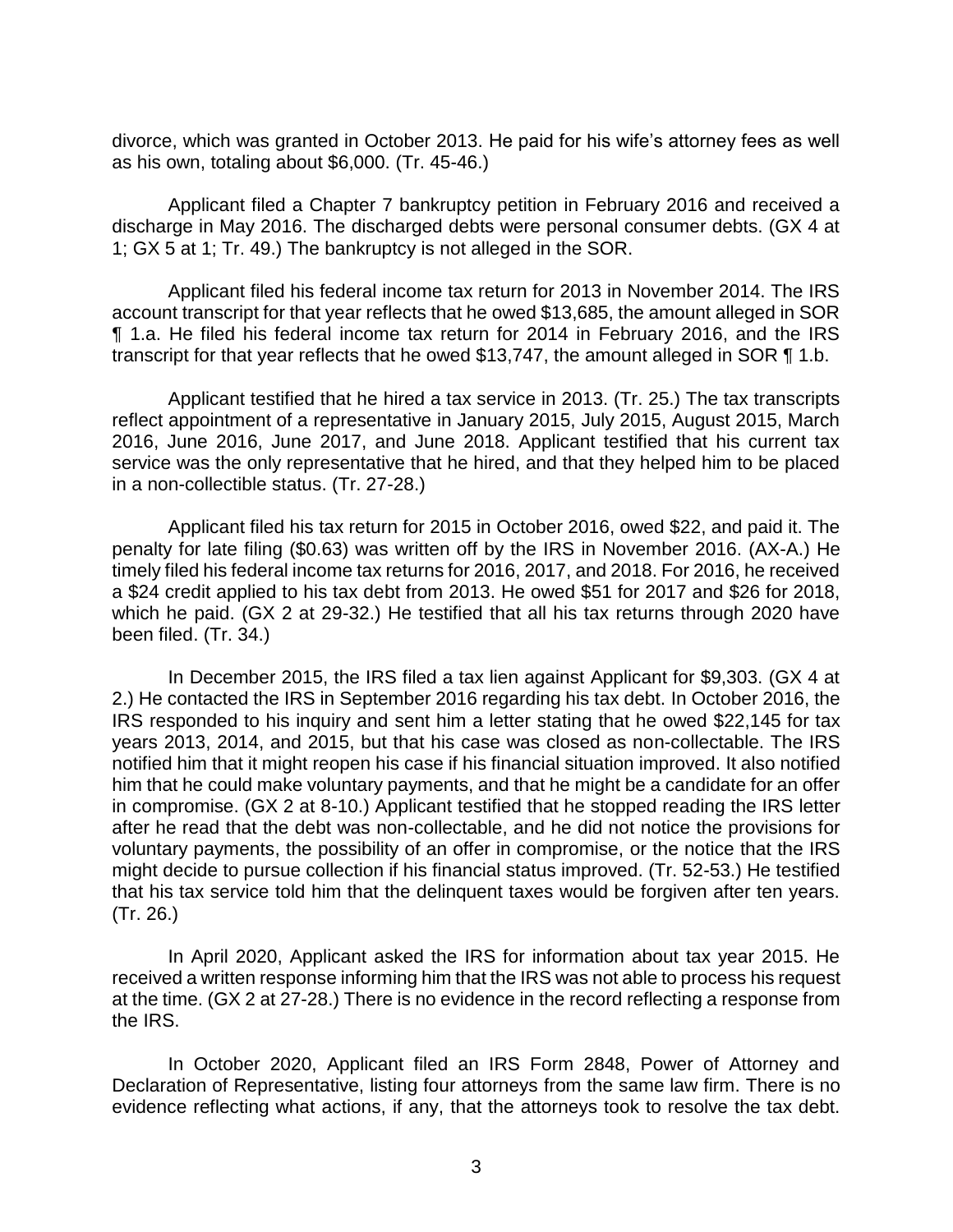(AX C.) He testified that he did not know that his debt had been removed from noncollectible status until he received the SOR in February 2021, called the IRS, and was informed telephonically by an IRS representative that his debt was no longer in a noncollectible status. (Tr. 30-32.) There is no documentary evidence in the record reflecting the removal of his tax debt from its non-collectible status. In December 2021, he contacted his tax service for help. A letter from the tax service recites that it is "in the process of bringing [Applicant's] IRS account into full compliance and negotiating a resolution for the balances." The tax service is hoping for a "formal resolution or compromise" within a few months. (AX B.) (Tr. 31.) Applicant testified that the tax service is waiting for the IRS to post his return for 2020. (Tr. 33.)

 In October 2013, Applicant was ordered by the domestic relations court to pay \$1,393 per month in child support. He was unable to pay that amount, but he paid \$100 per week and accumulated an arrearage of \$24,657. In August 2019, the court recomputed his obligation, determined that he had made payments in excess of what he was obligated to pay on the arrearage, and determined that his arrearage was \$12,590, the amount alleged in SOR ¶ 1.c. The court reduced his monthly payments on the arrearage to \$454. (GX 2 at 20-21.) In Applicant's answer to the SOR, he stated that he had reduced the arrearage to \$5,708. At the hearing, he provided documentation that his child-support arrearage was paid in full in August 2021. (AX D and E.) His children are now adults.

 about \$2,005. His monthly expenses have been about \$1,252, leaving a net remainder of about \$753. (GX 2 at 7.) He lives with his mother and drives a car owned by his grandfather. His checking account has a balance of about \$500. He does not have a retirement account or any investments. (Tr. 37-38.) He has bank savings of about \$4,000. Since about April 2020, Applicant's monthly net income has been about been A credit report dated March 26, 2021, reflects zero balances on all his credit cards.

#### **Policies**

 "[N]o one has a 'right' to a security clearance." *Department of the Navy v. Egan*, 484 U.S. 518, 528 (1988). As Commander in Chief, the President has the authority to "control access to information bearing on national security and to determine whether an individual is sufficiently trustworthy to have access to such information." *Id.* at 527. The President has authorized the Secretary of Defense or his designee to grant applicants eligibility for access to classified information "only upon a finding that it is clearly consistent with the national interest to do so." Exec. Or. 10865 § 2.

 Eligibility for a security clearance is predicated upon the applicant meeting the criteria contained in the adjudicative guidelines. These guidelines are not inflexible rules applies these guidelines in conjunction with an evaluation of the whole person. An administrative judge's overarching adjudicative goal is a fair, impartial, and commonsense about the person, past and present, favorable and unfavorable. of law. Instead, recognizing the complexities of human behavior, an administrative judge decision. An administrative judge must consider all available and reliable information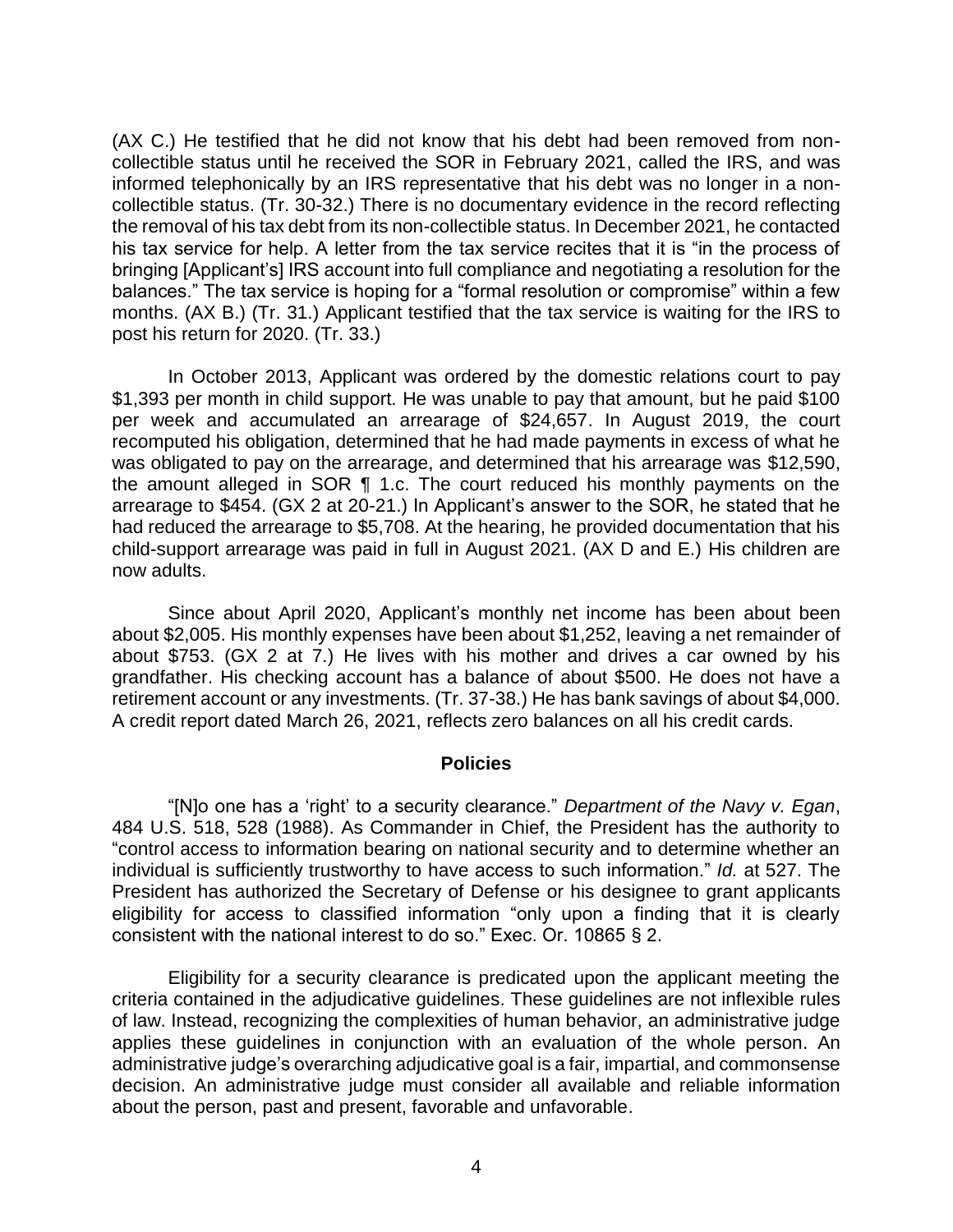The Government reposes a high degree of trust and confidence in persons with access to classified information. This relationship transcends normal duty hours and endures throughout off-duty hours. Decisions include, by necessity, consideration of the possible risk that the applicant may deliberately or inadvertently fail to safeguard classified information. Such decisions entail a certain degree of legally permissible extrapolation about potential, rather than actual, risk of compromise of classified information.

 Clearance decisions must be made "in terms of the national interest and shall in no sense be a determination as to the loyalty of the applicant concerned." Exec. Or. 10865 § 7. Thus, a decision to deny a security clearance is merely an indication the applicant has not met the strict guidelines the President and the Secretary of Defense have established for issuing a clearance.

 Initially, the Government must establish, by substantial evidence, conditions in the personal or professional history of the applicant that may disqualify the applicant from being eligible for access to classified information. The Government has the burden of establishing controverted facts alleged in the SOR. *See Egan*, 484 U.S. at 531. "Substantial evidence" is "more than a scintilla but less than a preponderance." *See v. Washington Metro. Area Transit Auth.*, 36 F.3d 375, 380 (4th Cir. 1994). The guidelines presume a nexus or rational connection between proven conduct under any of the criteria listed therein and an applicant's security suitability. *See* ISCR Case No. 15-01253 at 3 (App. Bd. Apr. 20, 2016).

Once the Government establishes a disqualifying condition by substantial evidence, the burden shifts to the applicant to rebut, explain, extenuate, or mitigate the facts. Directive ¶ E3.1.15. An applicant has the burden of proving a mitigating condition, and the burden of disproving it never shifts to the Government. *See* ISCR Case No. 02- 31154 at 5 (App. Bd. Sep. 22, 2005).

An applicant "has the ultimate burden of demonstrating that it is clearly consistent with the national interest to grant or continue his security clearance." ISCR Case No. 01- 20700 at 3 (App. Bd. Dec. 19, 2002). "[S]ecurity clearance determinations should err, if they must, on the side of denials." *Egan*, 484 U.S. at 531.

### **Analysis**

### **Guideline F, Financial Considerations**

The security concern under this guideline is set out in AG ¶ 18:

 Failure to live within one's means, satisfy debts, and meet financial obligations may indicate poor self-control, lack of judgment, or unwillingness to abide by rules and regulations, all of which can raise questions about an individual's reliability, trustworthiness, and ability to protect classified or sensitive information. . . . An individual who is financially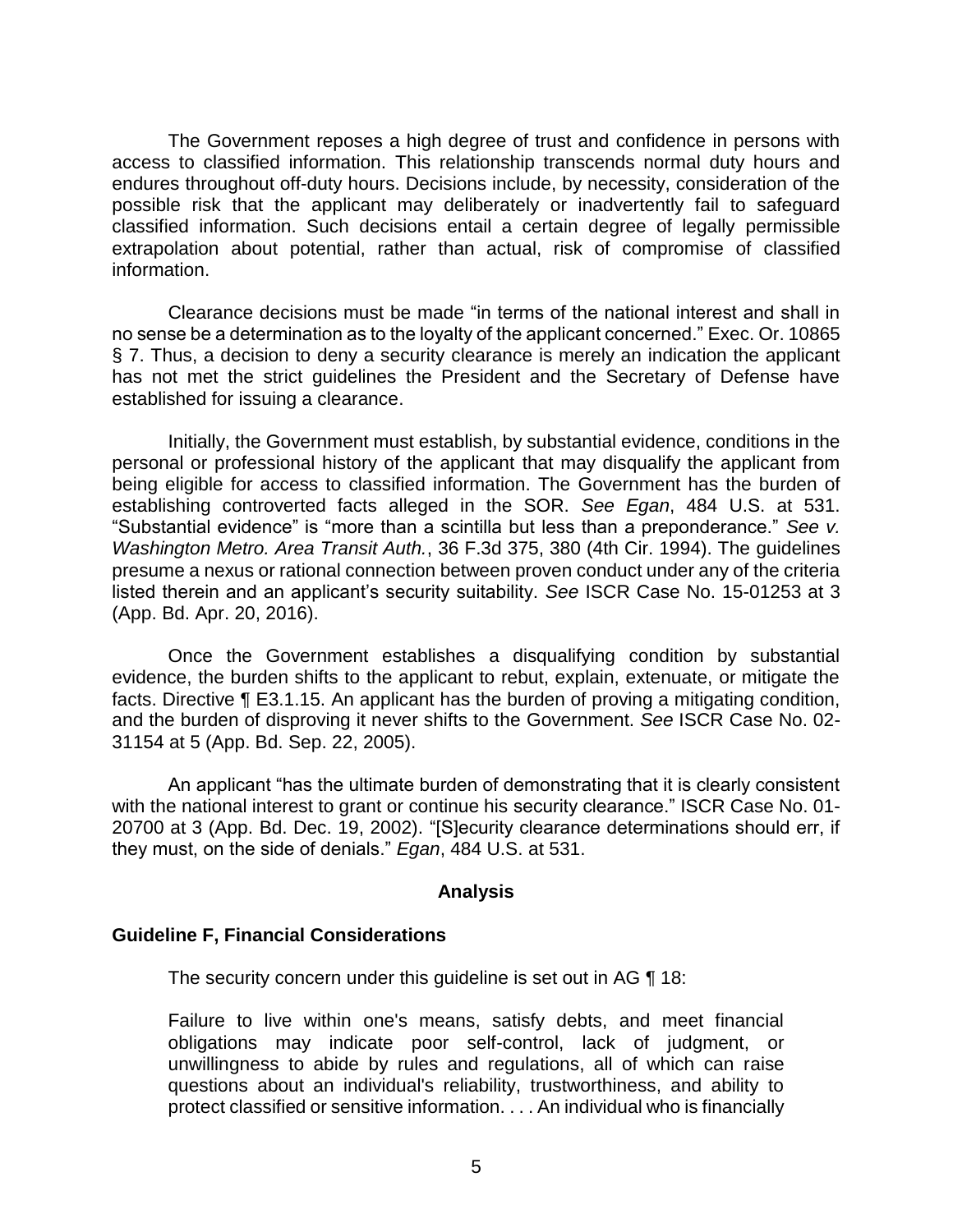overextended is at greater risk of having to engage in illegal or otherwise questionable acts to generate funds. . . .

 This concern is broader than the possibility that a person might knowingly compromise classified information to raise money. It encompasses concerns about a person's self-control, judgment, and other qualities essential to protecting classified information. A person who is financially irresponsible may also be irresponsible, unconcerned, or negligent in handling and safeguarding classified information. *See* ISCR Case No. 11-05365 at 3 (App. Bd. May 1, 2012).

 Applicant's admissions and the evidence submitted at the hearing establish the following disqualifying conditions under this guideline:

AG  $\P$  19(a): inability to satisfy debts;

AG ¶ 19(c): a history of not meeting financial obligations; and

AG ¶ 19(f): failure to . . . pay annual Federal, state, or local income tax as required.

The following mitigating conditions are potentially applicable:

AG ¶ 20(a): the behavior happened so long ago, was so infrequent, or occurred under such circumstances that it is unlikely to recur and does not cast doubt on the individual's current reliability, trustworthiness, or good judgment;

AG ¶ 20(b): the conditions that resulted in the financial problem were largely beyond the person's control (e.g., loss of employment, a business clear victimization by predatory lending practices, or identity theft), and the downturn, unexpected medical emergency, a death, divorce or separation, individual acted responsibly under the circumstances;

AG ¶ 20(c): the individual has received or is receiving financial counseling for the problem from a legitimate and credible source, such as a non-profit credit counseling service, and there are clear indications that the problem is being resolved or is under control;

AG ¶ 20(d): the individual initiated and is adhering to a good-faith effort to repay overdue creditors or otherwise resolve debts; and

AG ¶ 20(g): the individual has made arrangements with the appropriate tax authority to file or pay the amount owed and is in compliance with those arrangements.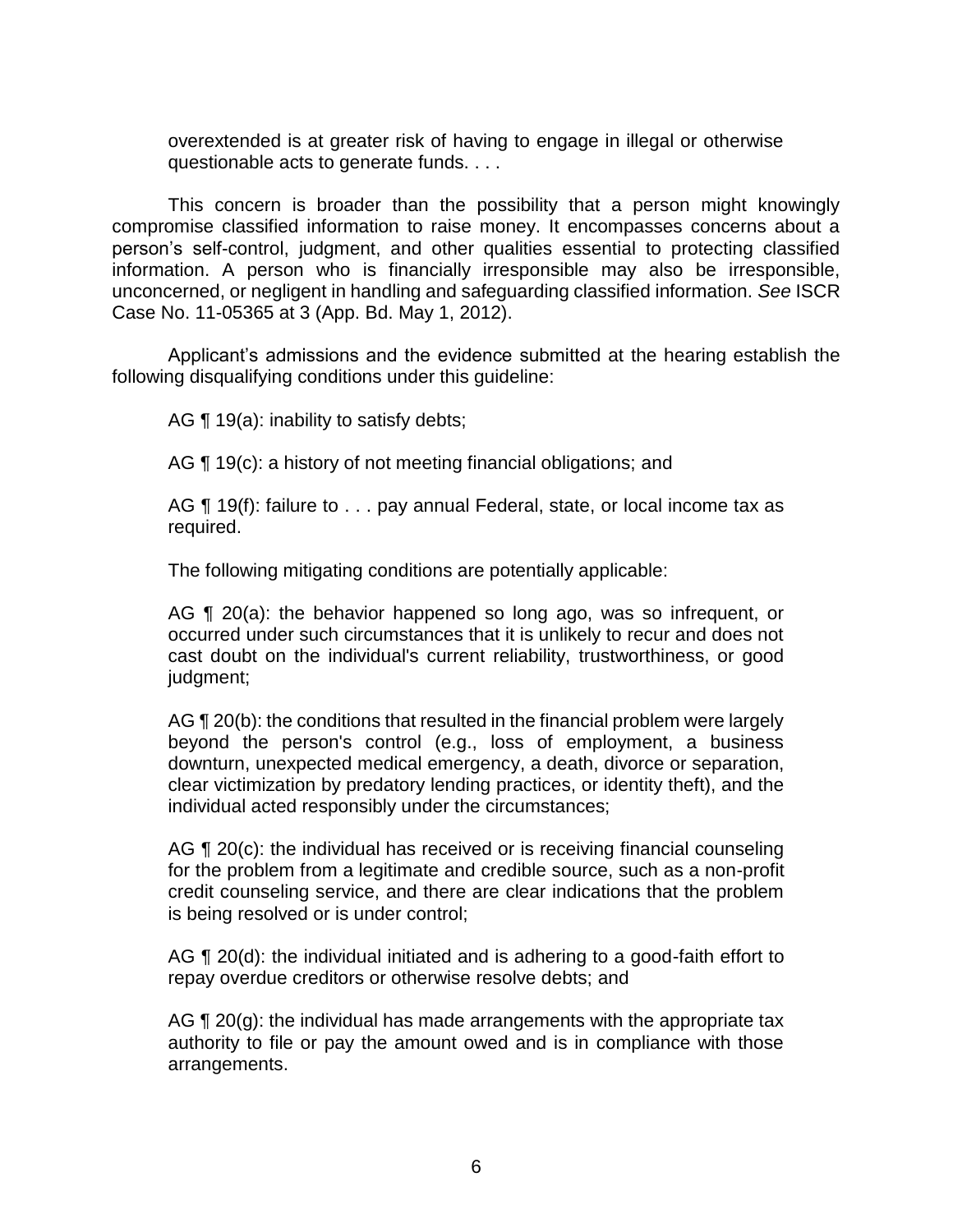AG ¶ 20(a) is established. Applicant's delinquent tax debts are recent and unresolved, but they were incurred under circumstances making recurrence unlikely, *i.e*., substantial legal fees to defend his daughter's accusations and legal fees for a divorce resulting in part from his daughter's accusations. His child-support arrearage is not likely to recur, because all of his children are adults.

AG ¶ 20(b) is established. The accusation by his daughter (if it was false), the failure of his three businesses, his divorce, and the lack of timely response by the IRS to service to assist him, keeping in contact with the IRS, timely filing his income tax returns for 2015 and subsequent years, and paying the taxes due for those years. He was negligent in not paying attention to the conditions in the notice of non-collectability when he received it, but he was not in a good financial position to make voluntary payments or child-support arrearage. He was not notified by the IRS that his tax status had changed until he contacted the IRS after receiving the SOR. As soon as he learned about the status inquiries were conditions largely beyond his control. He acted responsibly by hiring a tax negotiate a payment plan because of his limited income and his payments to resolve the change, he promptly contacted his tax service.

AG  $\P$  20(c) is not fully established. Applicant has received tax advice and assistance from a legitimate tax service, but the record falls short of "clear indications that the problem is being resolved or is under control."

AG  $\P$  20(d) is partially established. Applicant has not resolved his tax debt, but he has resolved the child-support arrearage.

AG ¶ 20(g) is not established. Applicant's tax service had not yet reached an agreement with the IRS by the time the record closed.

### **Whole-Person Concept**

Under AG  $\P$  2(c), the ultimate determination of whether to grant eligibility for a security clearance must be an overall commonsense judgment based upon careful consideration of the guidelines and the whole-person concept. In applying the whole- person concept, an administrative judge must evaluate an applicant's eligibility for a security clearance by considering the totality of the applicant's conduct and all relevant circumstances. An administrative judge should consider the nine adjudicative process factors listed at AG ¶ 2(d):

 (1) the nature, extent, and seriousness of the conduct; (2) the circumstances surrounding the conduct, to include knowledgeable participation; (3) the frequency and recency of the conduct; (4) the individual's age and maturity at the time of the conduct; (5) the extent to which participation is voluntary; (6) the presence or absence of rehabilitation and other permanent behavioral changes; (7) the motivation for the conduct; (8) the potential for pressure, coercion, exploitation, or duress; and (9) the likelihood of continuation or recurrence.